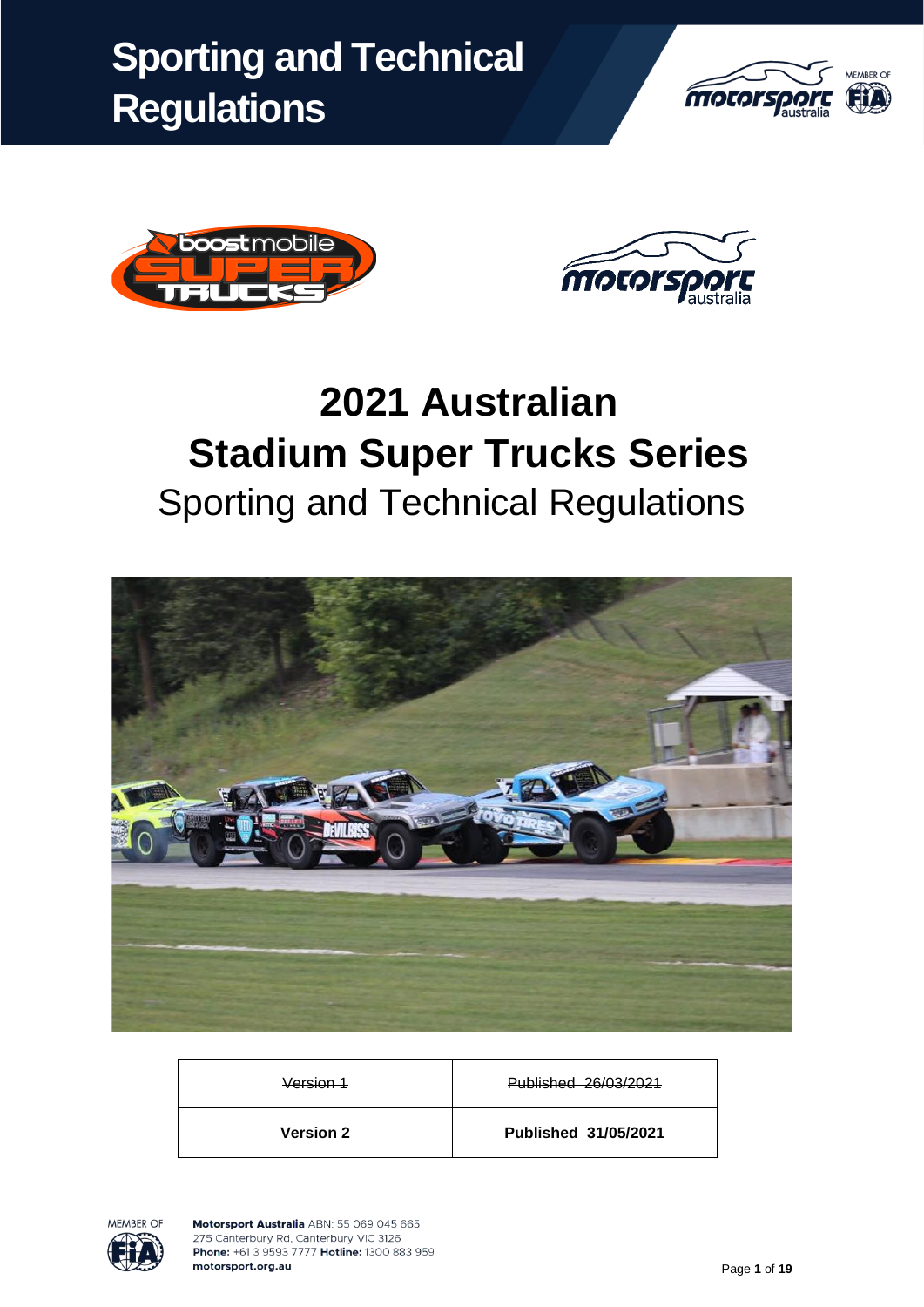

# 2021 Australian Stadium Super Trucks Series

Sporting & Technical Regulations

A capitalised and italicised word in this document is defined in the National Competition Rules (NCR) or Technical Appendix, Definitions - Technical or Schedule 5 of this document.

Any HEADING is for reference only and has no regulatory effect.

### **CONTENTS**

| 1.          |  |
|-------------|--|
| 2.          |  |
|             |  |
| 1.          |  |
| 2.          |  |
| 3.          |  |
| 4.          |  |
| 5.          |  |
| 6.          |  |
| 7.          |  |
| 8.          |  |
| 9.          |  |
| 10.         |  |
| 11.         |  |
| 12.         |  |
| 13.         |  |
| 14.         |  |
| 15.         |  |
|             |  |
| 1.          |  |
| 2.          |  |
| 3.          |  |
| 4.          |  |
| 5.          |  |
| 6.          |  |
|             |  |
|             |  |
|             |  |
|             |  |
|             |  |
|             |  |
| $\mathbf 1$ |  |
| 2.          |  |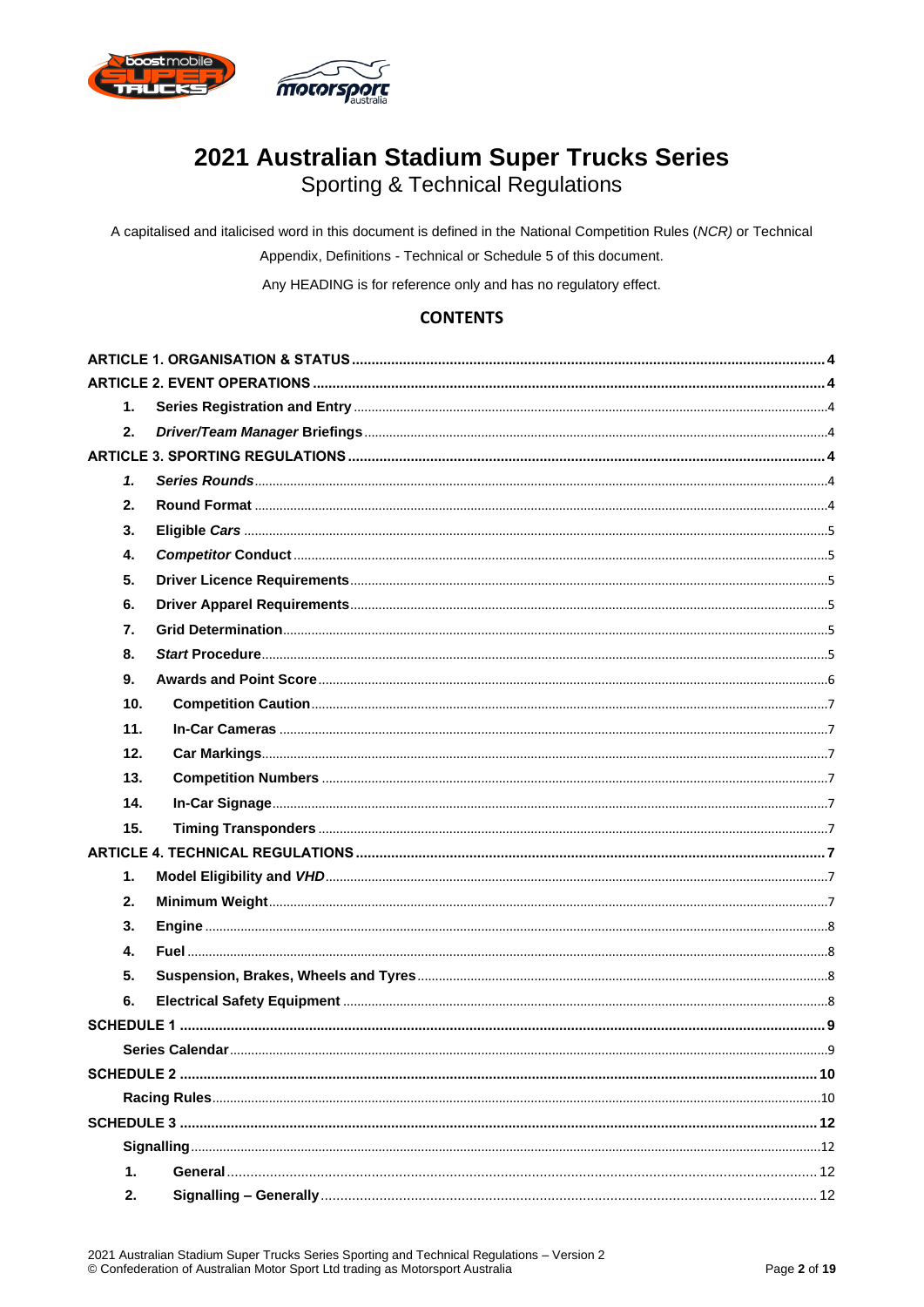

| 4. |  |
|----|--|
| 5. |  |
|    |  |
|    |  |
|    |  |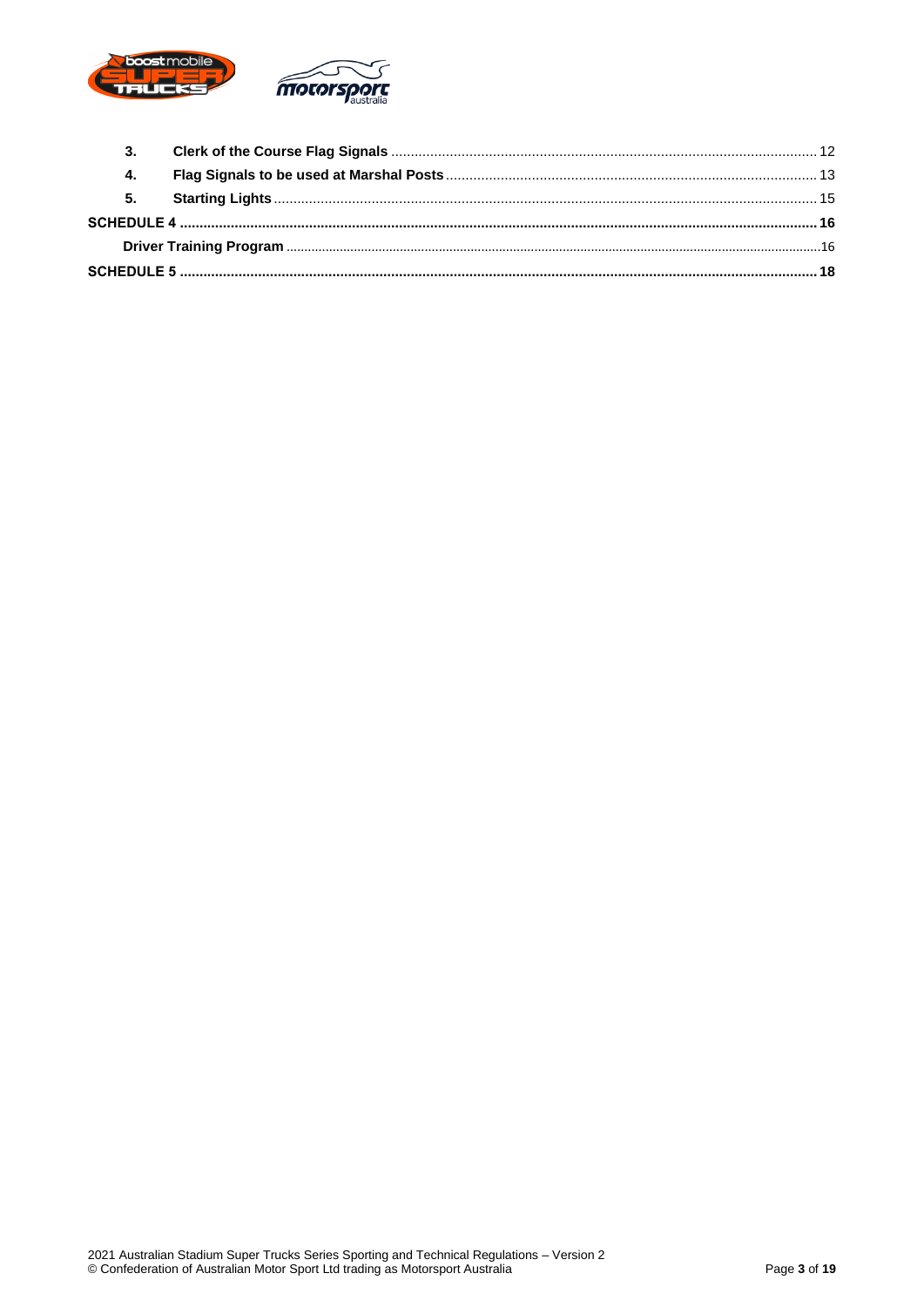

# **2021 Australian Stadium Super Trucks Series**

Sporting and Technical Regulations

# **ARTICLE 1. ORGANISATION & STATUS**

<span id="page-3-0"></span>1.1 Each *Round* will be held under the FIA International Sporting Code including Appendices, the National Competition Rules (*NCR*) and the Circuit Race Standing Regulations (*CRSR*) of *Motorsport Australia*, the 2021 Australian Stadium Super Truck Sporting & Technical Regulations, the *Supplementary Regulations* and any Instructions and *Bulletins* to *Competitors* that may be issued.

### **ARTICLE 2. EVENT OPERATIONS**

#### <span id="page-3-2"></span>**1. Series Registration and Entry**

<span id="page-3-1"></span>1.1 The *Series* will operate under the Motorsport Australia Series Registration and Entry process. Series Registration and Entry forms will be available from the *CM* with document checking being conducted by the *CM* prior to the first official *Track Session* at each *Round*.

#### <span id="page-3-3"></span>**2.** *Driver/Team Manager* **Briefings**

- 2.1 Each *Driver* and *Team Manager* (as nominated on the Motorsport Australia Series Entry form) must attend the compulsory Drivers' Briefing conducted at each *Event*.
- 2.2 The time and location of the Drivers Briefing will be detailed in the *Supplementary Regulations* for the *Event*.
- 2.3 Each *Driver* must also attend the Drivers meeting before each *Session* on *Track* of each *Event*.
- 2.4 All *Drivers* and *Team Managers* are required to sign the attendance sheet prior to the commencement of the briefing as confirmation of their attendance.
- 2.5 Other compulsory briefings may be convened as required and will be advised to each *Competitor* and *Driver* by the Race Director accordingly.

# <span id="page-3-4"></span>**ARTICLE 3. SPORTING REGULATIONS**

#### <span id="page-3-5"></span>*1. Series Rounds*

1.1 The *Series* will be conducted over 7 *Rounds* as detailed in [SCHEDULE 1.](#page-8-0) Each race conducted as a part of the *Round* will count in determining the *Series* winner.

#### <span id="page-3-6"></span>**2. Round Format**

- 2.1 The number, length and format of *Sessions* will ultimately be negotiated between the *CM* and the *Organiser* prior to a *Round* and will be advised in the *Supplementary Regulations* issued for an *Event*.
- 2.2 Generally, the format for each Round will be as follows:

| <b>Session</b>          | Format                                                         |
|-------------------------|----------------------------------------------------------------|
| Practice and Qualifying | 21 x 205-minute Sessions                                       |
| Qualifying              | 1 x 20-minute Session                                          |
| l Race                  | 2 or 3 x 20-minute Sessions (expressed as a<br>number of laps) |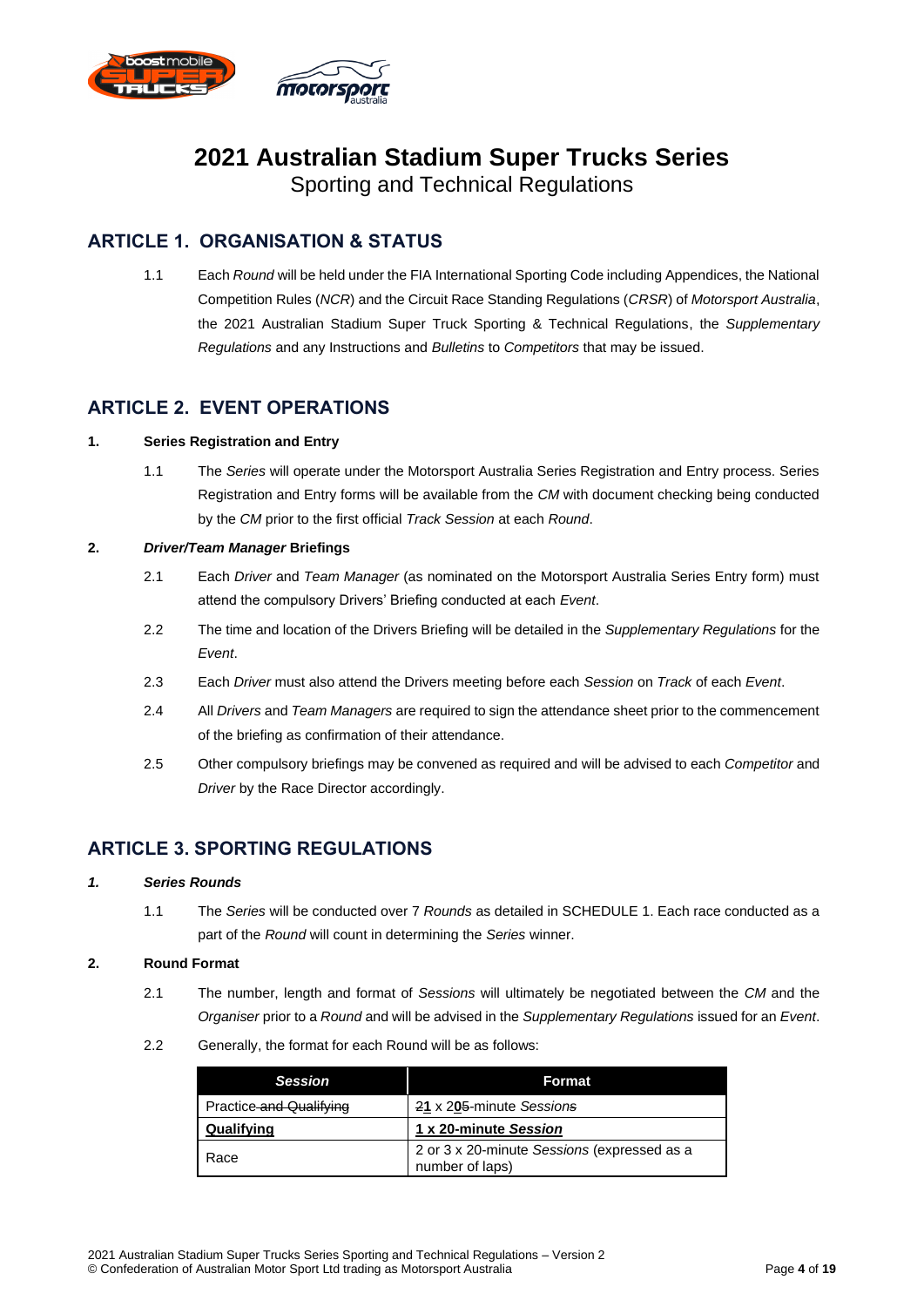

2.3 The *CM* reserves the right to introduce other Round Formats subject to the approval of *Motorsport Australia*. Details of any change to Round Formats will be in the *Supplementary Regulations* for the *Round*.

#### <span id="page-4-0"></span>**3. Eligible** *Cars*

3.1 Each *Automobile* must comply with the *VHD* (vehicle homologation document) as supplied by the manufacturer, save for temporary repairs on *Bodywork* to keep *Cars* racing at an *Event*.

#### <span id="page-4-1"></span>**4.** *Competitor* **Conduct**

- 4.1 Each *Driver* must *Compete* with the same objectives and purpose. Subject to the permission of the Stewards, *Driver* substitution may occur during an *Event*.
- 4.2 It is the *Competitor's* responsibility to ensure the *Driver* and all associated *Team* members must always conduct themselves in a respectable manner. Failure to do so may result in the *Competitor* being referred to the Stewards. At all times *Competitors*, *Drivers* and associated *Team* members are required to abide by the Social Media Guidelines as published by *Motorsport Australia*.

#### <span id="page-4-2"></span>**5. Driver Licence Requirements**

5.1 Each *Driver* must hold a minimum of a Motorsport Australia Circuit Licence with Provisional endorsement, or National or International equivalent issued by a recognised *ASN* of the *FIA*. In the case of a licence issued by an *ASN* other than *Motorsport Australia* being presented, a Motorsport Australia Foreign Participation in National Event Visa will be required.

#### <span id="page-4-3"></span>**6. Driver Apparel Requirements**

6.1 *Driver* apparel must comply with the apparel requirements of Technical Appendix - Schedule D, Article 1.1 International of the *Motorsport Australia Manual*.

#### <span id="page-4-4"></span>**7. Grid Determination**

- 7.1 The grid for each race will be determined as follows:
- 7.2 Race 1: The grid for Race 1 will be determined in accordance with the *CRSR* (Progressive Grid) based on the results of Practice/Qualifying 1, except that the entire field will be reversed (i.e. the fastest qualifier from Practice/Qualifying 1 will start from the rear of the grid).
- 7.3 Race 2: The grid for Race 2 will be determined in accordance with the *CRSR* (Progressive Grid) based on the **order of the final** results of **Race 1** Practice/Qualifying 2, except that the **top 10 positions** entire field will be reversed (i.e. the fastest qualifier from Practice/Qualifying 2 will start from the rear of the grid).
- 7.4 Race 3: The grid for Race 3 will be determined by the aggregate points scored by each *Driver* in Practice/Qualifying 1, Practice/Qualifying 2, Race 1 and **the order of the final results of** Race 2**, except that the top 10 positions will be reversed**. If more than one *Driver* is on the same number of points, such *Drivers* will be placed in order of the results of Practice/Qualifying 1.

#### <span id="page-4-5"></span>**8.** *Start* **Procedure**

- 8.1 Unless otherwise detailed in the *Supplementary Regulations*, the *Start* procedure for each race will be in accordance with the following:
	- 8.1.1 A Standing Start from a staggered grid position.
	- 8.1.2 Pole position will be on the same side as the direction of Turn 1 (i.e. if Turn 1 is a right hand turn then pole position is on the right.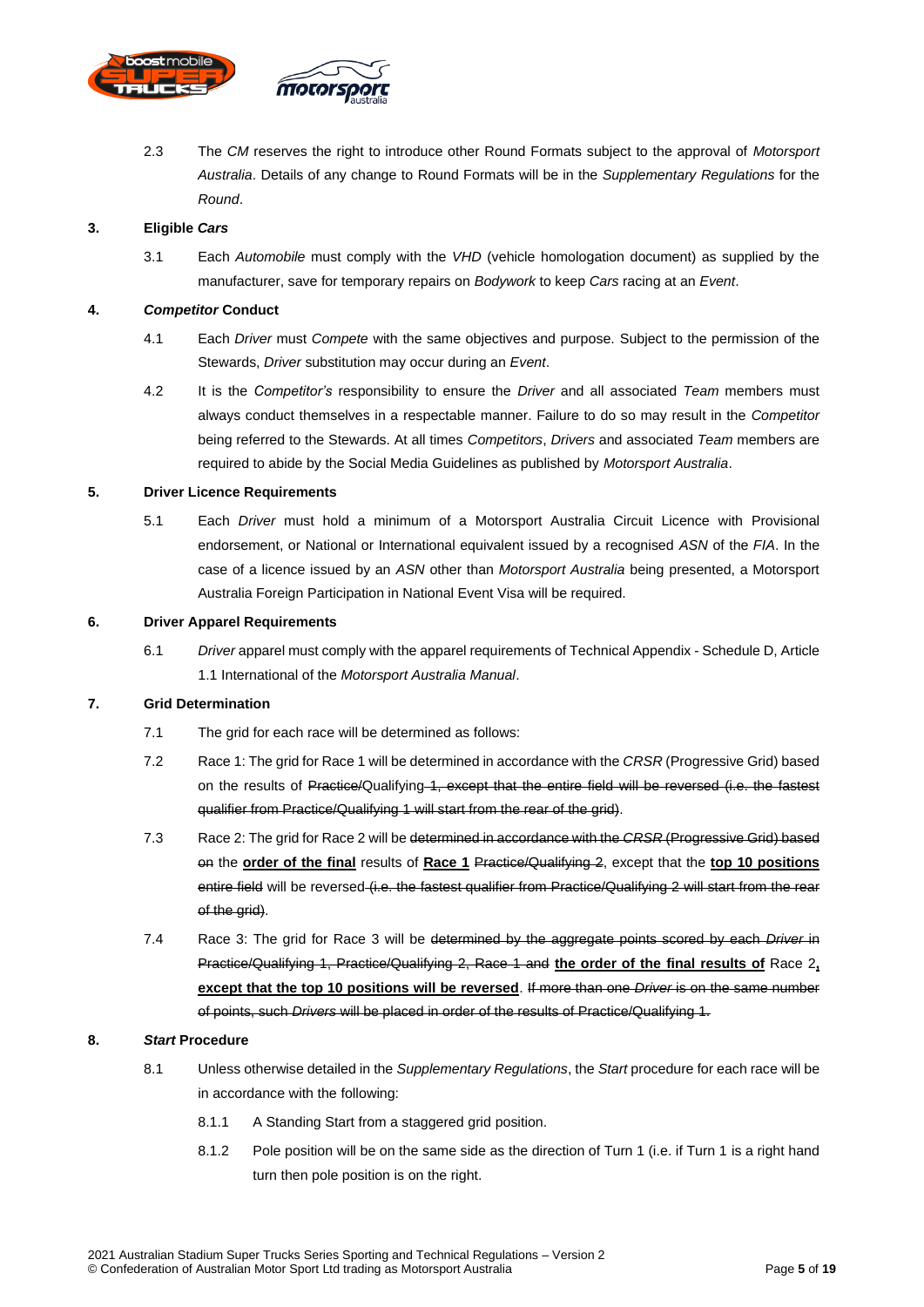

- 8.1.3 30 seconds prior to the *Start* signal, the Starter will raise a furled green flag straight up and hold.
- 8.1.4 15 seconds prior to the *Start* signal, the Starter will lower the furled green flag to a straight out (parallel to the ground) position, hold for approximately 3 seconds and then lower.
- 8.1.5 At the prescribed time for the *Start* signal, the Starter will display the green flag to signal the *Start* of the race.
- 8.1.6 After the *Start*, each *Car* must hold its starting order until after a predetermined Turn as advised by the Race Director.

#### <span id="page-5-0"></span>**9. Awards and Point Score**

9.1 Prizes, trophies and awards will be as determined by the *CM* and will be advised to each *Competitor* prior to the start of the *Series*.

| <b>Finishing</b><br><b>Position</b> | <b>Points</b> | <b>Finishing</b><br><b>Position</b> | <b>Points</b> |
|-------------------------------------|---------------|-------------------------------------|---------------|
| 1 <sub>st</sub>                     | 12            | 7 <sup>th</sup>                     | 6             |
| 2 <sub>nd</sub>                     | 11            | <b>Rth</b>                          | 5             |
| 3 <sub>rd</sub>                     | 10            | gth                                 |               |
| $\mathbf{\Lambda}^{\text{th}}$      | 9             | 10 <sup>th</sup>                    | 3             |
| 5 <sup>th</sup>                     | 8             | 11 <sup>th</sup>                    | 2             |
| 6 <sup>th</sup>                     |               | 12 <sup>th</sup>                    |               |

9.2 Points will be awarded to *Drivers* for each race of the *Series* in accordance with the following table:

- 9.3 Points will only be awarded to the *Drivers* classified in the final results of each race.
- 9.4 One (1) bonus point will be awarded to the *Driver* that qualifies first at each Qualifying *Session* at an Event.
- 9.5 Any race which is suspended (red flagged) and not restarted, and during which less than 50% of the race distance has been completed by the leader, will be deemed a non-race in respect of *Series* points and no *Series* points will be awarded.
- 9.6 Any race which is suspended (red flagged) and not restarted, during which 50% 75% of the race distance has been completed by the leader, will be deemed to have been completed in respect of *Series* points but only 50% *Series* points will be awarded.
- 9.7 Any race which is suspended (red flagged) and not restarted, during which 75% or more of the race distance has been completed by the leader, will be deemed to have finished and a full allotment of *Series* points will be awarded.
- 9.8 The results for each *Round* will be determined by the total number of points scored by each *Driver* at that *Round*.
- 9.9 In the event of a tie at the end of any *Round*, the final positions for that *Round* will be determined by comparing the results of each of the tied *Drivers* in the final race of that *Round*. The *Driver* with the higher finishing position in the final race will be awarded the win.
- 9.10 The *Driver* gaining the highest points total over all *Rounds* of the *Series* will be declared the winner of the Series.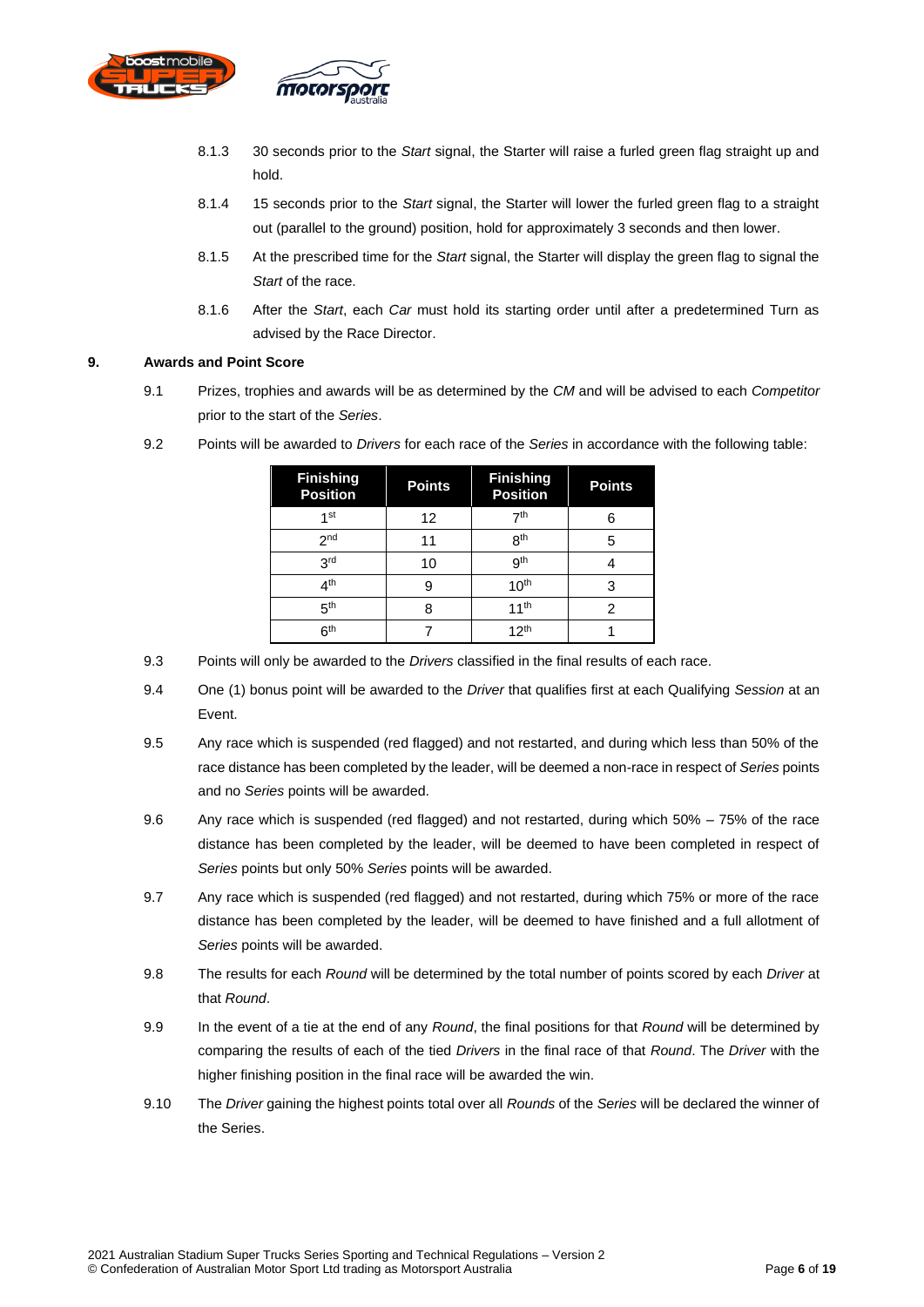

9.11 In the event of a tie at the end of the *Series*, the final positions will be determined by comparing the race results achieved by each tied *Driver*, with the *Driver* with the highest number of first places being awarded the higher *Series* position. If at this stage a tie still exists, it will be resolved by comparing the number of second, third or fourth places (and so on) achieved by each tied *Driver* until each position has been determined.

#### <span id="page-6-0"></span>**10. Competition Caution**

10.1 At the start of Lap 5 of each race, a yellow flag and a Competition Cautions board will be displayed at the *Start Line*. Each *Car* must then slow down, hold their running order, and bunch up to within two car lengths to the *Car* immediately in front of them. At the start of Lap 6 the green flag will be displayed, and each *Car* may recommence racing. Overtaking prior to the *Control Line* is prohibited.

#### <span id="page-6-1"></span>**11. In-Car Cameras**

- 11.1 In addition to the in-car camera unit supplied by the host broadcaster, each *Car* must be fitted with a complete in-car camera system as specified by the *CM*.
- 11.2 The video images recorded by the in-car camera unit must not be used for any purpose without the prior written approval of the *CM*.

#### <span id="page-6-2"></span>**12. Car Markings**

12.1 Each *Car* must comply with Technical Appendix - Schedule K of the *Motorsport Australia Manual*.

#### <span id="page-6-3"></span>**13. Competition Numbers**

13.1 The allocation of a competition number for each *Car* is solely the responsibility of the *CM*.

#### <span id="page-6-4"></span>**14. In-Car Signage**

14.1 In-car signage is permitted subject to the prior approval of the *CM*.

#### <span id="page-6-5"></span>**15. Timing Transponders**

15.1 Each *Car* must be fitted with a Dorian timing transponder in accordance with the relevant *VHD*.

#### <span id="page-6-6"></span>**ARTICLE 4. TECHNICAL REGULATIONS**

#### <span id="page-6-7"></span>**1. Model Eligibility and** *VHD*

- 1.1 Only automobiles built by Robby Gordon Motor Sport in accordance with the relevant Vehicle Homologation Document and approved by the *CM* and *Motorsport Australia* are eligible to compete in the *Series*.
- 1.2 Each *Car* must remain compliant to the relevant *VHD*.
- 1.3 Any aspect relating to the construction, modification and/or preparation of a *Car* that is not specifically authorised in these regulations or the relevant *VHD*, is prohibited.
- 1.4 At any time during a *Round*, at the request of the Chief Scrutineer, the Stewards may issue a *Car* with a minor ineligibility in accordance with the *NCR*.

#### <span id="page-6-8"></span>**2. Minimum Weight**

2.1 Each *Car* must comply with the minimum *Racing Weight* as specified in the relevant *VHD*.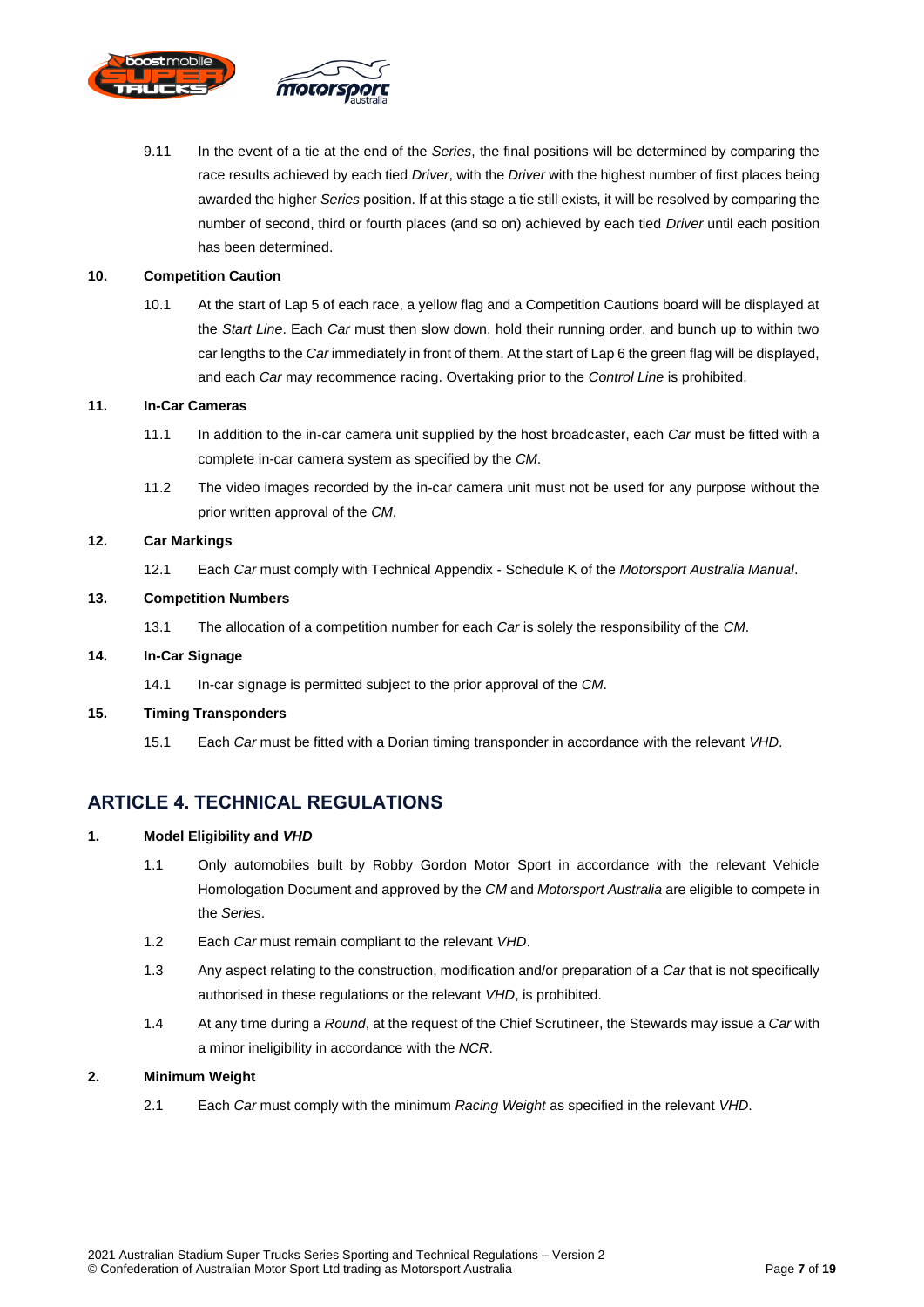

#### <span id="page-7-0"></span>**3. Engine**

3.1 Each engine must be a 6.8 litre LS3 dry sump Chevrolet crate engine, and it may only be serviced by control engine builders nominated by the *CM*. Each ECU and associated wiring must be in line with that supplied by, or approved by the *CM* or *HM*, and must remain unmodified. Each sensor associated with such wiring must be connected and operative. Ownership of the ECU and the software and firmware remains with the *CM*, except where access and modification are permitted by the *CM*.

#### <span id="page-7-1"></span>**4. Fuel**

- 4.1 98RON premium unleaded fuel as supplied by the official fuel supplier must be used.
- 4.2 With the exception of ambient atmospheric air and the specified control fuel, no other substance may be added to the intake charge of the engine.

#### <span id="page-7-2"></span>**5. Suspension, Brakes, Wheels and Tyres**

5.1 Suspension, brakes, and wheels must remain as detailed in the *VHD*. All tyres, apart from wear, must be unmodified. Any tyre worn below the tread depth indicators located in the centre of the tread, may not continue to be used. Changing of serviceable tyres is at the discretion of the *HM*.

#### <span id="page-7-3"></span>**6. Electrical Safety Equipment**

- 6.1 Each *Car* must be fitted with a rearward facing red rain light as detailed in Technical Appendix Schedule C of the *Motorsport Australia Manual*.
- 6.2 The rain light must be switched on whenever the *Car* is being driven on a wet *Track* or as otherwise directed by the *HM*.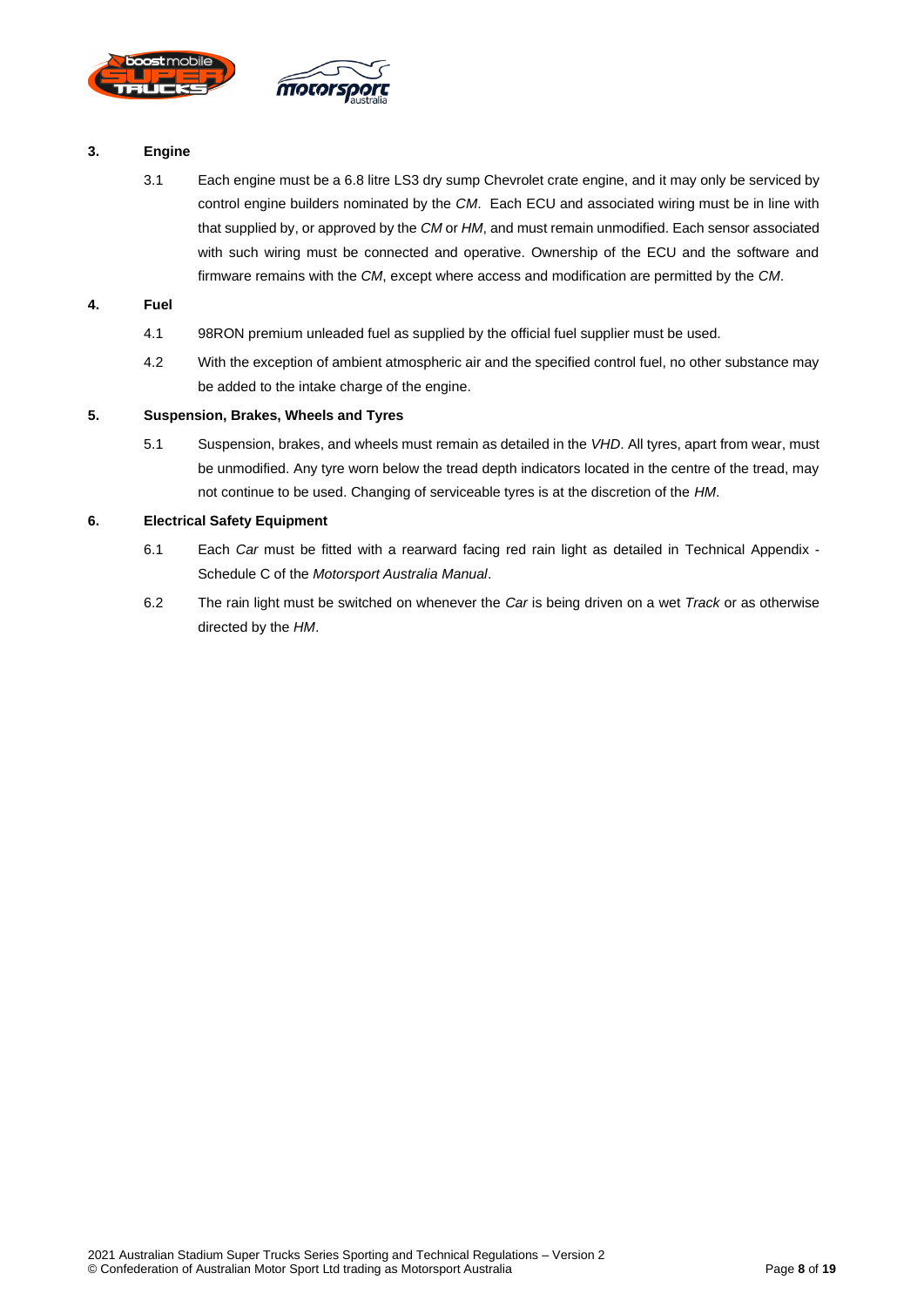



#### <span id="page-8-1"></span><span id="page-8-0"></span>**Series Calendar**

The *Series* will consist of the *Rounds* as detailed in the table below.

| Round | <b>Date</b>     | Event                                  | <b>Circuit</b>                |
|-------|-----------------|----------------------------------------|-------------------------------|
|       | 10-11 April     | Beaurepaires Tasmania SuperSprint      | <b>Symmons Plains</b>         |
| 2     | 19-20 June      | Merlin Darwin Triple Crown             | <b>Hidden Valley</b>          |
| 3     | 9-11 July       | NTI Townsville 400                     | Townsville                    |
| 4     | 20-22 August    | Beaurepaires Sydney SuperNight         | <b>Sydney Motorsport Park</b> |
| 5     | 11-12 September | <b>Bunnings Trade Perth SuperNight</b> | Barbagallo                    |
| 6     | 6-7 November    | <b>ITM Auckland SuperSprint</b>        | TBC                           |
|       | 3-5 December    | Boost Mobile Gold Coast 500            | Surfers Paradise              |

Note: The above calendar is subject to change dependant on any restriction that may be imposed due to the COVID-19 pandemic. The *CM* will advise each *Competitor* of any change.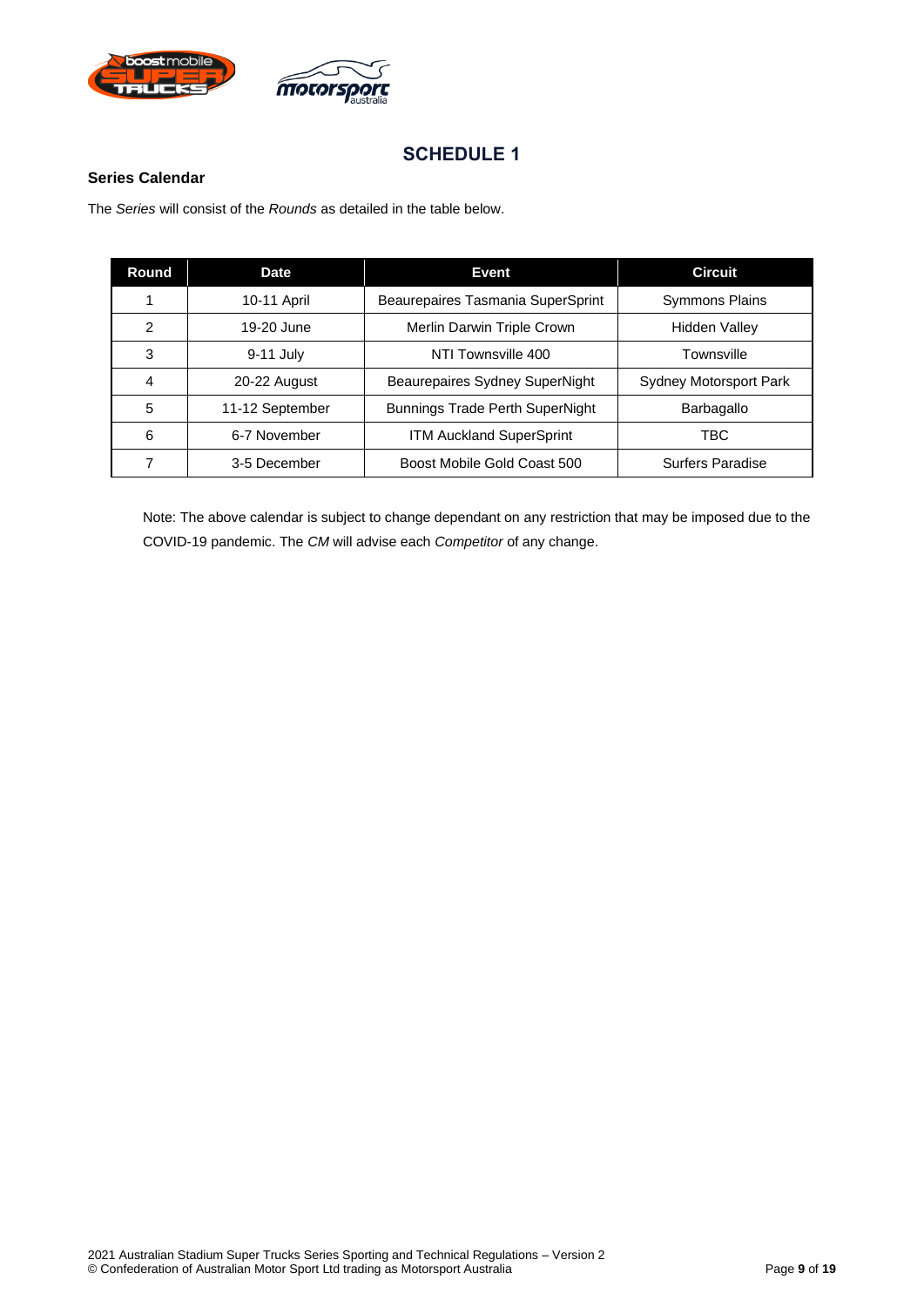

#### <span id="page-9-1"></span><span id="page-9-0"></span>**Racing Rules**

Any *Driver* not abiding by these standards may be referred to the Stewards.



Vehicle 2 has reached the Point of EQUAL Rights. This is the position where the following vehicle's Front bar is in line with the Bottom Edge of the leading vehicle's front window opening. It is expected at this point that vehicle 2 is well within vehicle 1's peripheral vision. Once a vehicle is in this zone, vehicle 1 MUST NOT CRUSH. Beyond this point, contact between vehicles is acceptable with the exception of entering a ramp zone where NO CONTACT is permitted. Discrepancies to be reviewed by the controlling steward. His decision will be final.

Point of EQUAL Rights - Ramps



Vehicle 2 has reached the Point of EQUAL Rights. This is the position where the following vehicle's Front bar is in line with the Bottom Edge of the leading vehicle's front window opening. It is expected at this point that vehicle 2 is well within vehicle 1's peripheral vision. Once a vehicle is in this zone, BOTH vehicle 1 and 2 MUST NOT CRUSH and allow each other clear access to the side of the ramp directly in front of the vehicle in question. NO CONTACT IS PERMITTED IN THIS ZONE OR ON THE RAMP ITSELF. Racing Line rule applies beyond that. Ramp Zone is (TBD) car lengths prior to the ramp base. Discrepancies to be reviewed by the controlling steward. His decision will be final.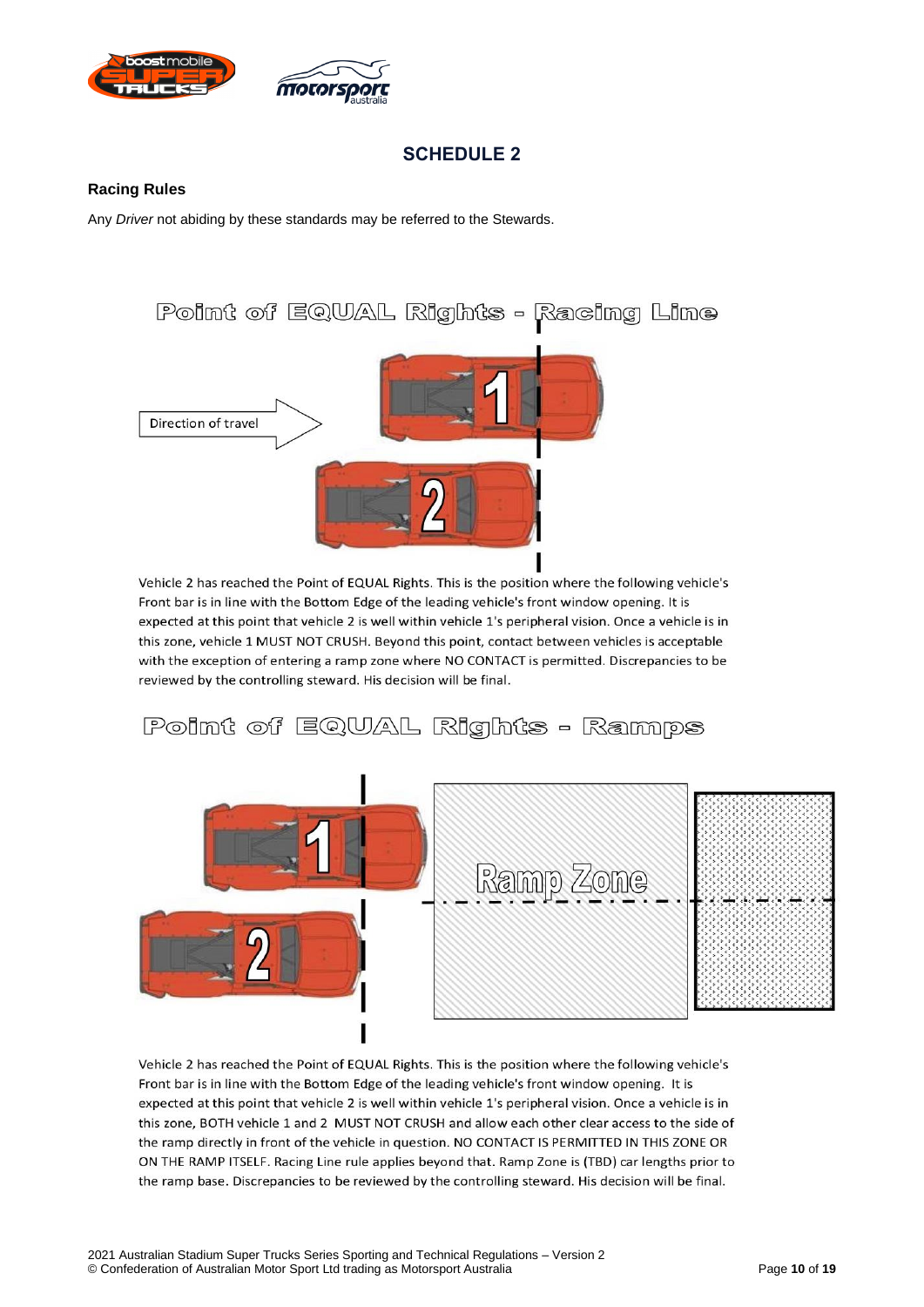

# Point of EQUAL Rights - Yeilding / Defending



Vehicle 2 is NOT at the point of Equal Rights. Vehicle 2 is expected to yield in this position.

Vehicle 1 may defend the position.



Crush Zones shall be 1 vehicle width from both the inner and the outer barriers or track marking lines. This shall be the racing room required to be given by a yeilding vehicle. Side to side contact is allowed but a vehicle that has equal rights shall be allowed racing room in the crush zone. Discrepancies to be reviewed by the controlling steward. His decision will be final.

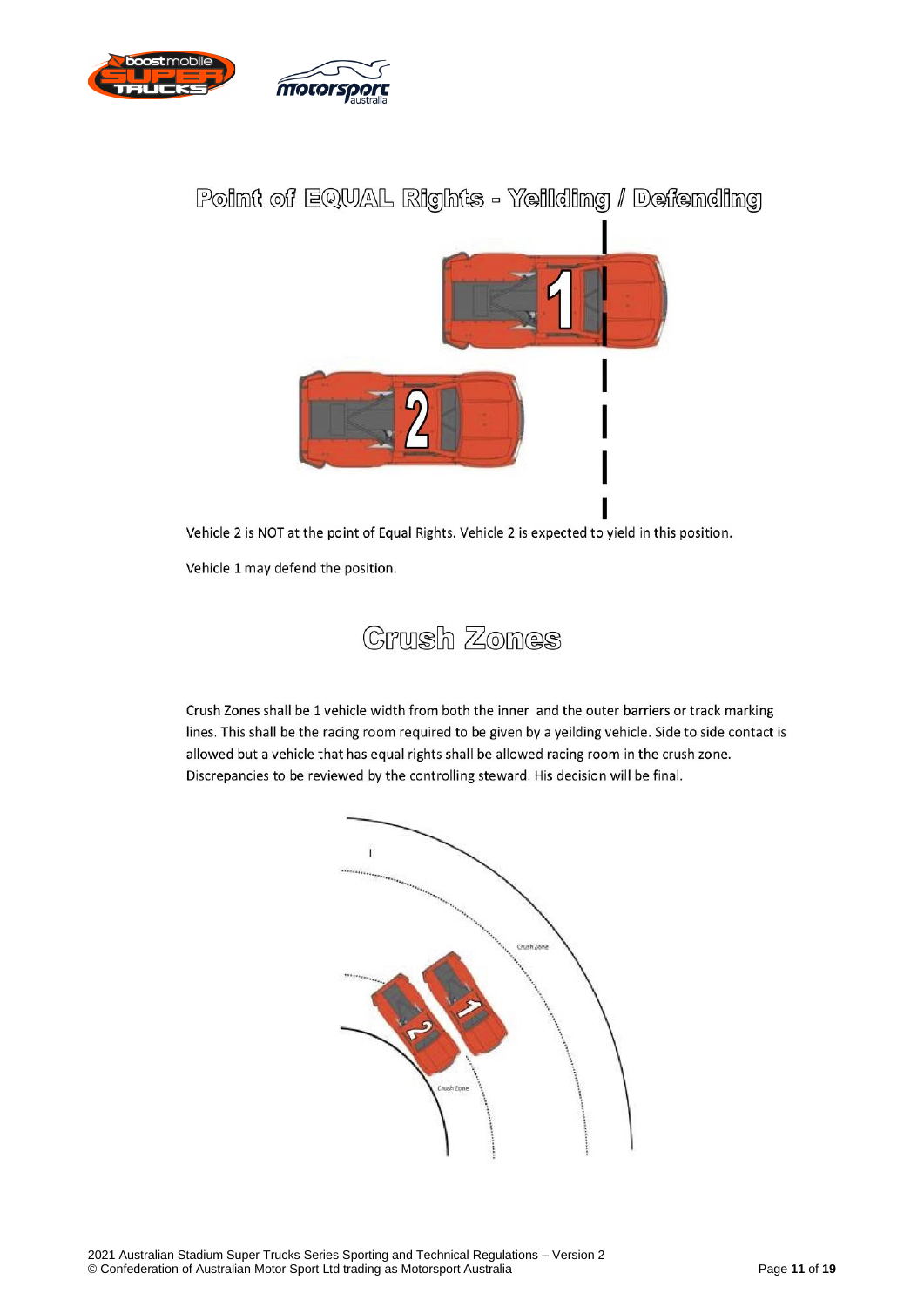



#### <span id="page-11-1"></span><span id="page-11-0"></span>**Signalling**

NOTE: The provisions of this Schedule have been extracted from Appendix H to the *Code*, with some amendments to suit Stadium Super Truck *Events*.

#### <span id="page-11-2"></span>**1. General**

- 1.1. Each *Driver* must be conversant with:
	- 1.1.1. all the types of signals used at each *Event*; and
	- 1.1.2. the requirements imposed on *Drivers* consequent upon being shown the types of signals.
- 1.2. *Drivers* must always comply with the requirements of signals when shown.
- 1.3. *Competitors* must not use flags or similar signals in any way whatsoever to these signals.

#### <span id="page-11-3"></span>**2. Signalling – Generally**

- 2.1. In the supervision of the *Circuit*, the Clerk of the Course, the Race Director and the marshal posts rely largely on the use of signals to contribute to the *Drivers'* safety and enforce the *Rules*.
- 2.2. Signals are given in daylight by different coloured flags, which may be supplemented or replaced by lights.
- 2.3. Black and white signal boards of similar dimensions to the flags may also be used for certain signals: these should be clearly specified in the *Rules* for the *Event* concerned.
- 2.4. At night the flags may be replaced by lights and reflective panels, but all *Drivers* will be made aware of this at a briefing beforehand. Yellow lights at each post are obligatory for *Events* run at night.
- 2.5. If more than one means of signalling is used, the *Rules* for the *Event* must specify which of them is regulatory.

#### <span id="page-11-4"></span>**3. Clerk of the Course Flag Signals**

- 3.1. The National flag:
	- 3.1.1. This flag may be used to start the race.
	- 3.1.2. If the national flag is not used for any reason, the green flag will be used.

#### 3.2. Red flag:

- 3.2.1. This flag will be waved at the *Start Line* when it has been decided to stop a *Session*. Simultaneously, each marshal post around the *Circuit* will also wave a red flag. When the signal to stop is given:
	- 3.2.1.1. During practice, qualifying or a warmup *Session*, all *Cars* must immediately reduce speed and proceed slowly back to their respective *Pit Bays*. *Cars* are prohibited to line up at *Pit Exit*;
	- 3.2.1.2. During a race, all *Cars* must immediately reduce speed and proceed slowly to the grid or *Pit Lane* as instructed by the Race Director and follow the directions of the *Officials*;
	- 3.2.1.3. Overtaking is prohibited and *Drivers* must be aware that race and service vehicles may be on the *Track*, the *Track* may be totally blocked because of an accident and weather conditions may have made the *Track* undriveable at racing speed;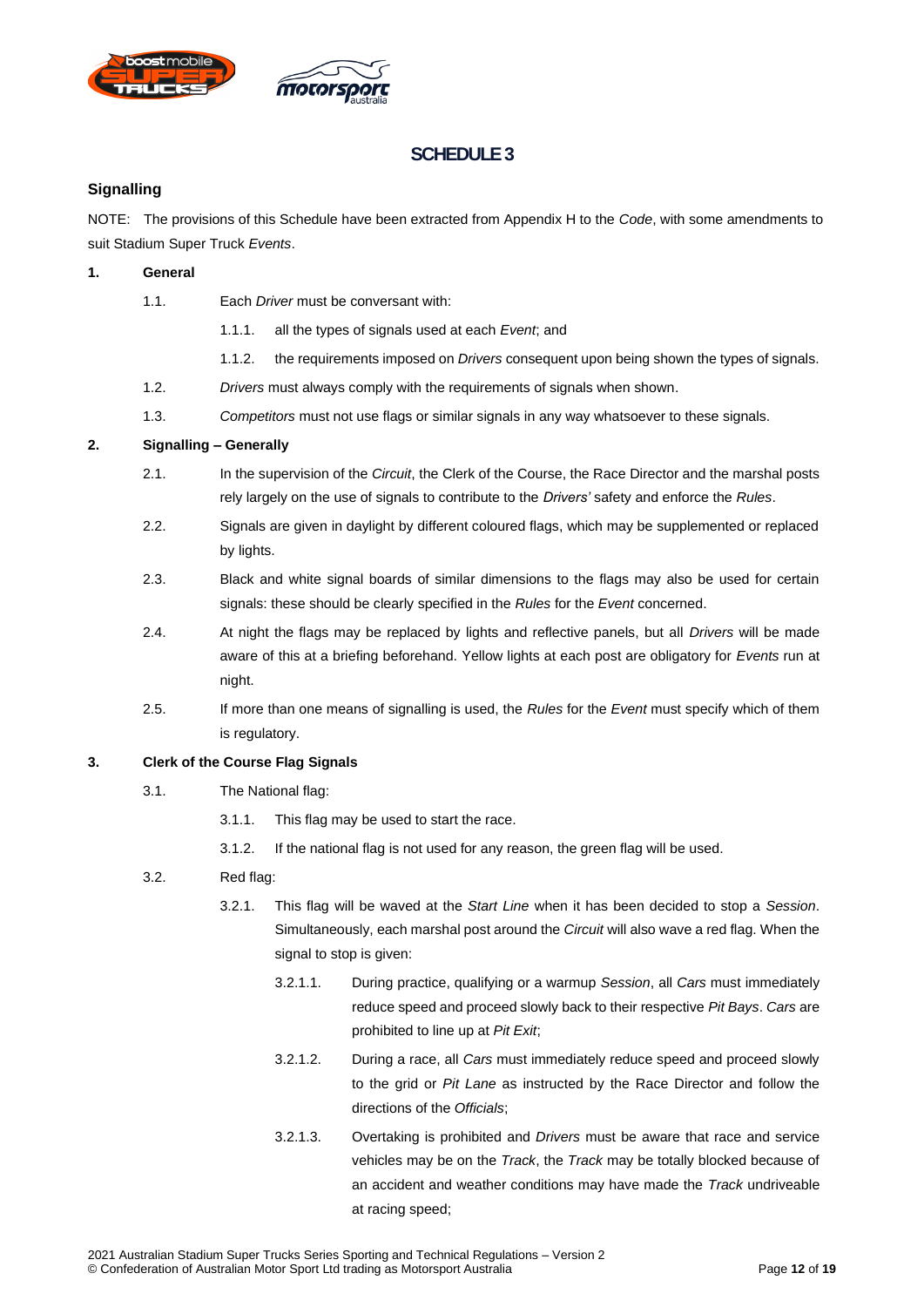

- 3.2.1.4. If the race is stopped, *Drivers* must be aware that speeding is pointless because:
	- 3.2.1.4.1.The classification of the race or the order of the re-starting grid will be established from a point prior to the red flag being shown and in accordance with the *Rules*;
	- 3.2.1.4.2.The *Pit Exit* will be closed.
- 3.2.1.5. Each *Car* must stop in order until informed whether the race is to be resumed or ended and given the appropriate directions by *Officials* and in accordance with the *Rules*.
- 3.2.2. The red flag may also be used by the Clerk of the Course or their nominee to close the *Circuit*.
- 3.3. Black and white chequered flag:
	- 3.3.1. This flag will be waved and signifies the end of a *Session*.
- 3.4. Black flag:
	- 3.4.1. This flag will be used to inform the *Driver* concerned that they must enter *Pit Lane* on the next approach to the *Pit Entry*. If a *Driver* fails to comply for any reason, this flag will not be shown for more than 4 consecutive laps.
	- 3.4.2. The decision to show this flag rests solely with the Stewards, and the *Team* concerned will be immediately informed of the decision.
- 3.5. Black flag with an Orange Disc 40 cm in diameter (Mechanical Flag):
	- 3.5.1. This flag will be used to inform the *Driver* concerned that their *Car* has mechanical problems likely to endanger themselves or others and means that they must stop at their *Pit Bay* on the next lap.
	- 3.5.2. When the mechanical problems have been rectified to the satisfaction of the *HM*, the *Car* may re-join the *Session*.
- 3.6. Black and White flag divided diagonally:
	- 3.6.1. This flag will be shown once only and is a warning to the *Driver* concerned that they have been reported for unsportsmanlike behaviour.
- 3.7. These last three flags (3.4, 3.5 and 3.6) will be shown motionless and accompanied by a board with a *Car's* competition number shown to the *Driver* whose *Car's* competition number is displayed. The flag and number may be combined on a single board.
- 3.8. These flags may also be displayed at places other than the *Start Line* if the Clerk of the Course deems this necessary. Normally, the decision to show the last two flags (3.5 and 3.6) rests with the Clerk of the Course; however, it may be taken by the Stewards, provided that this is stipulated in the *Rules*. The *Team* concerned will be immediately informed of the decision.

#### <span id="page-12-0"></span>**4. Flag Signals to be used at Marshal Posts**

- 4.1. Red flag:
	- 4.1.1. This will be shown waved only on instruction from the Clerk of the Course when it becomes necessary to stop a *Session*.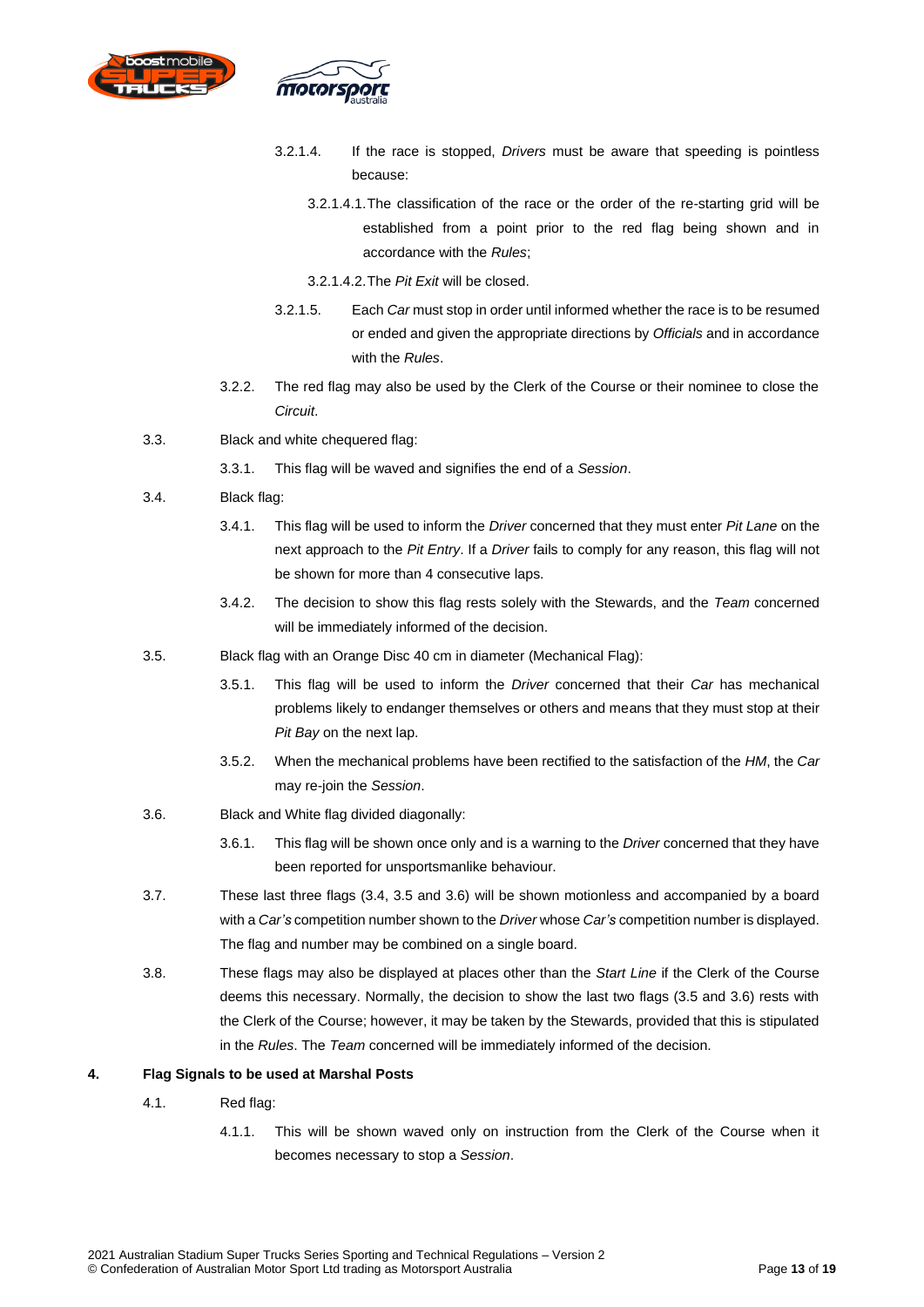

- 4.2. Yellow flag:
	- 4.2.1. This is a signal of danger and will be shown to *Drivers* in two ways with the following meanings:
		- 4.2.1.1. Single waved: Reduce your speed, do not overtake, and be prepared to change direction. There is a hazard beside or partly on the *Track*. It must be evident that a *Driver* has reduced speed. This means a *Driver* is expected to have braked earlier and/or noticeably reduced speed in that sector.
		- 4.2.1.2. Double waved: Reduce your speed significantly, do not overtake, and be prepared to change direction or stop. There is a hazard wholly or partly blocking the *Track* and/or *Officials* working on or beside the *Track*. During practice and qualifying, it must be evident that a *Driver* has not attempted to set a meaningful lap time. This means the *Driver* must abandon the lap. This does not mean the *Driver* has to enter the *Pits* as the *Track* could well be clear the following lap.
	- 4.2.2. Yellow flags should normally be shown only at the marshal post immediately preceding the hazard.
	- 4.2.3. In some cases, however, the Clerk of the Course may order them to be shown at more than one marshal post preceding an incident.
	- 4.2.4. Overtaking is prohibited between the first yellow flag and the green flag displayed after the incident.
	- 4.2.5. Yellow flags are not shown in the *Pit Lane* unless there is an incident of which the *Driver* needs to be made aware.
- 4.3. Yellow flag with red stripes:
	- 4.3.1. This will be shown motionless to inform *Drivers* that there is a deterioration of grip due to oil or water on the *Track* in the area beyond the flag.
	- 4.3.2. This flag will be displayed, for at least (depending on the circumstances) 4 laps unless the surface returns to normal beforehand.
	- 4.3.3. It is not, however, necessary for the sector beyond where this flag is being shown to show a green flag.
- 4.4. Light blue flag:
	- 4.4.1. This will normally be waved, as an indication to a *Driver* that they are about to be overtaken. It has different meanings during practice, warm up and qualifying *Sessions* and a race.
		- 4.4.1.1. At all times: A stationary flag will be displayed to a *Driver* leaving the *Pit Lane* if traffic is approaching on the *Track*.
		- 4.4.1.2. During practice, warm up and qualifying: A faster *Car* is close behind you and is about to overtake you.
		- 4.4.1.3. During a race: The flag will normally be shown to a *Car* about to be lapped if the *Driver* does not seem to be making full use of the rear-view mirrors. When shown, the *Driver* concerned must allow the following *Car* to pass at the earliest opportunity.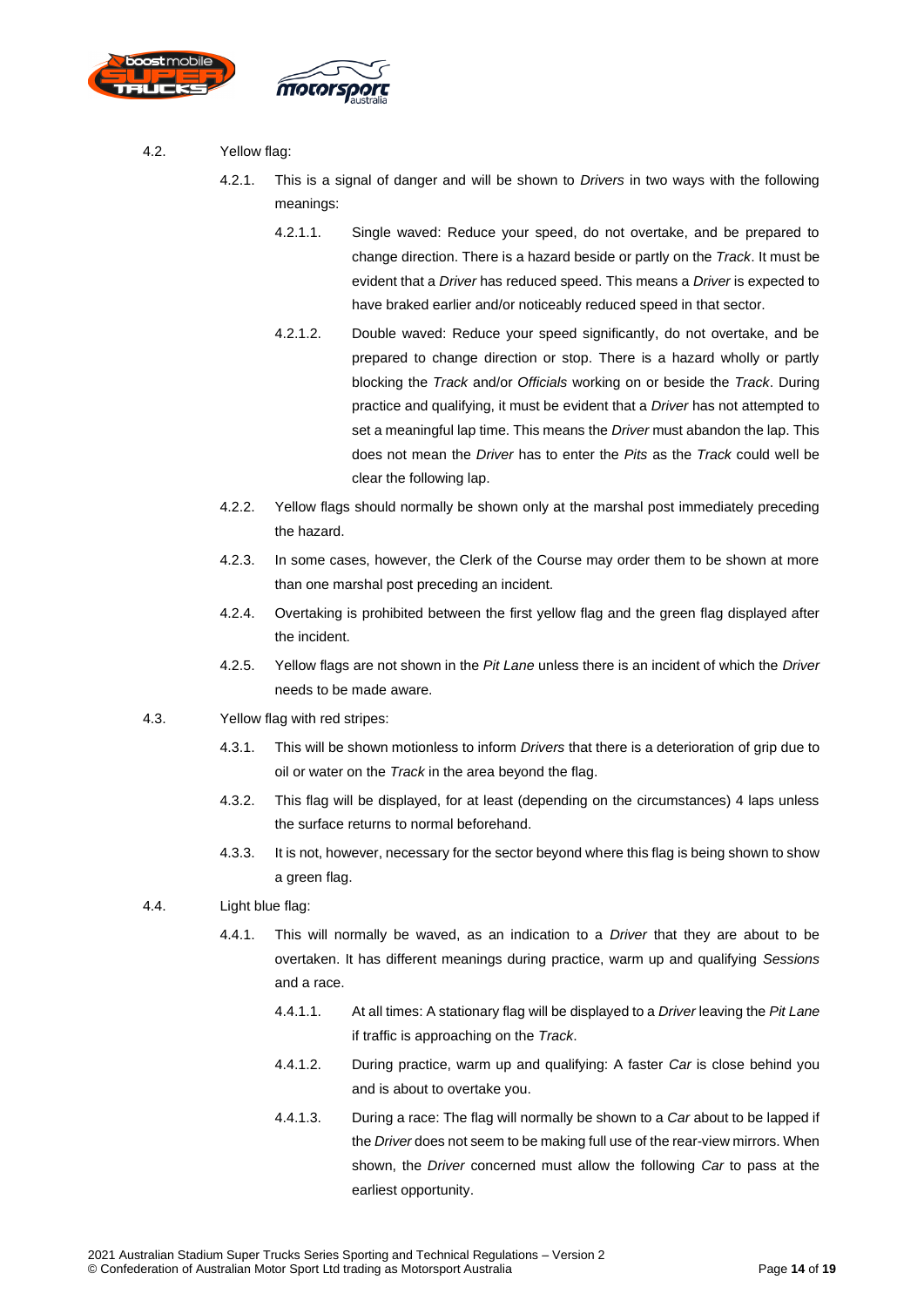

#### 4.5. White flag:

4.5.1. This flag will be waved and is used to indicate to the *Driver* that there is a much slower vehicle on the sector of *Track* controlled by that flag point.

#### 4.6. Green flag:

- 4.6.1. This will be used to indicate that the *Track* is clear: it will be waved at the marshal post immediately after the incident that necessitated the use of one or more yellow flags.
- 4.6.2. It may also be used, if deemed necessary by the Clerk of the Course, to signal the start of a formation lap or the start of a practice, warm up or qualifying *Session*.

#### <span id="page-14-0"></span>**5. Starting Lights**

- 5.1. If used for the starting of races, the lights will have the following meanings:
	- 5.1.1. RED lights illuminated: Remain stationary and prepare to start racing.
	- 5.1.2. RED lights extinguished: Start racing.
	- 5.1.3. GREEN lights illuminated: The race has started. Note: It is not compulsory to show green lights.
	- 5.1.4. YELLOW flashing lights illuminated:
		- 5.1.4.1. *Cars* must remain stationary and switch off engines (if these lights are switched on after the red lights, the red lights will remain switched on).
- 5.2. Normally, the time lapse between switching on the red lights and extinguishing them will be between 2 and 3 seconds.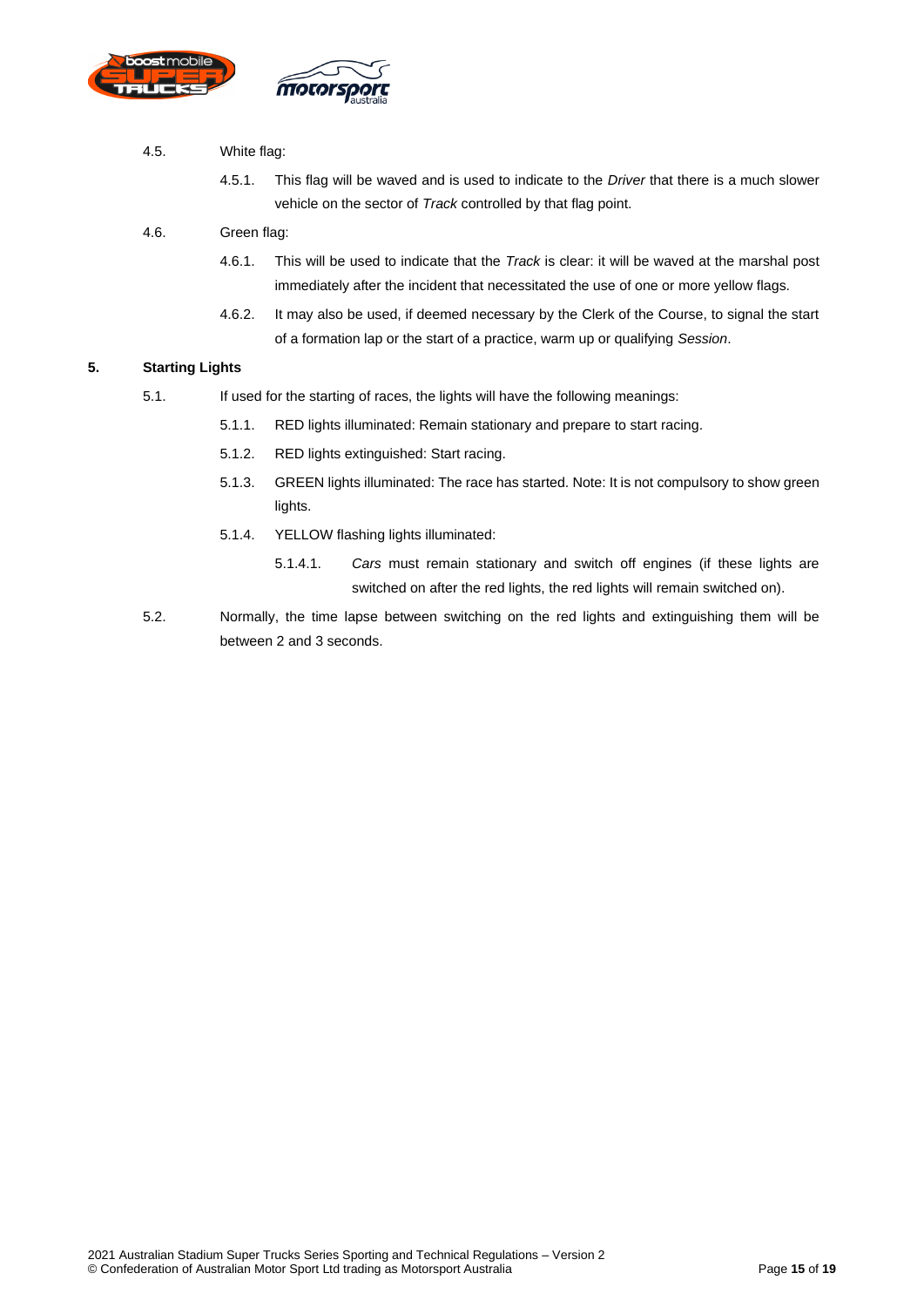

#### <span id="page-15-1"></span><span id="page-15-0"></span>**Driver Training Program**

Stadium Super Trucks Australia will introduce a graded *Licence*/*Driver* certification program that will be a multi-tiered grading structure/certification based on *Driver* experience, ability and level of training achieved. The Norwell Motorplex Driver Training Complex is the preferred venue for such training to take place; however, in approved circumstance training may be conducted at other venues.

Stadium Super Trucks Australia is doing this why?

- So we as a Series have documentation detailing level of *Driver* competency
- So we have set levels of training to determine what a *Driver* can do during and post a *Session*.
- So we have the ability as a Series to prevent un-skilled stunt attempts impacting the Series in a negative way
- So we have as a Series a measurable penalty system for untrained *Drivers* attempting stunts that are not capable and bringing the Series into disrepute.

As part of the *Driver* training program the qualified instructors will train *Drivers* on the correct, speed and zones where these stunts can be performed post *Session*. This class level structure more importantly provides the Series *CM*, Race Director and *Motorsport Australia* officials the power to invoke penalties on those *Drivers* that should not be doing it. The Series putting this process in place will provide the Series *CM*, Race Director and *Motorsport Australia* officials peace of mind that the *rivers* doing these potential stunts are trained professionals.

With these levels of *Driver* classes in place for the Series it will then also provide *Events* the opportunity should time permit for a Stadium Super Truck expression session at the end of each *Session* for a maximum of 5 minutes, with this as a potential option for *Events* and having *Drivers* trained it would be clear to officials it was happening but provide further entertainment for the public.

Every Stadium Super Trucks Australia driver will have a level 3 certification;

#### • **Class 3**

- o Operation of a Vehicle
- o Acceptable conduct
- o On board Safety equipment and operation
- o Communication
- o Ramp / jump training.
- o Roll over or heavy contact vehicle restart procedure.
- **Class 2 + Class 3**
	- o Basic stunt vehicle control
	- o Post-race burnouts
	- o Post-race donuts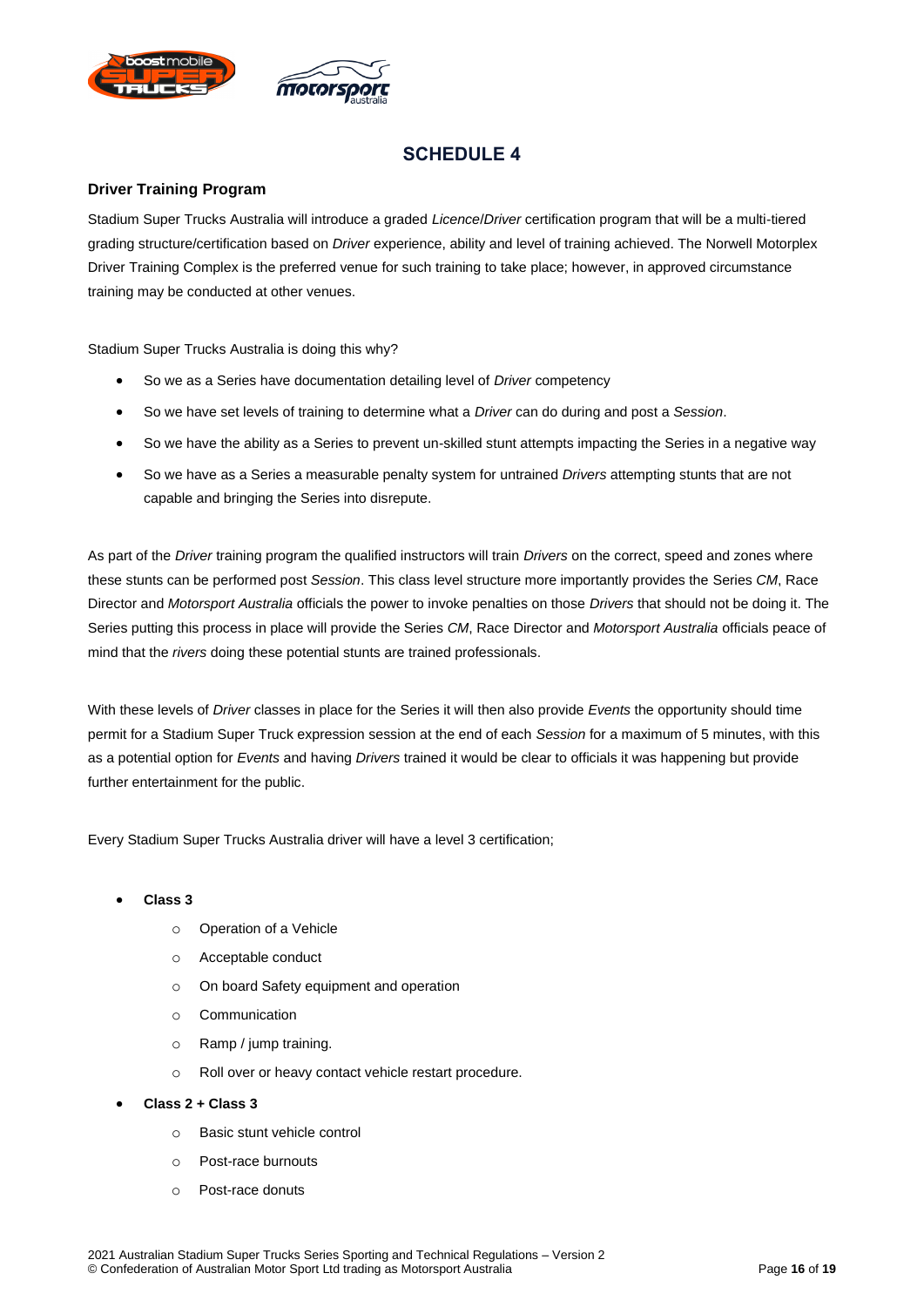

- **Class 1 + Class 2 + Class 3**
	- o Advance Stunt
	- o 2 Wheeling
	- o Helicopter Donuts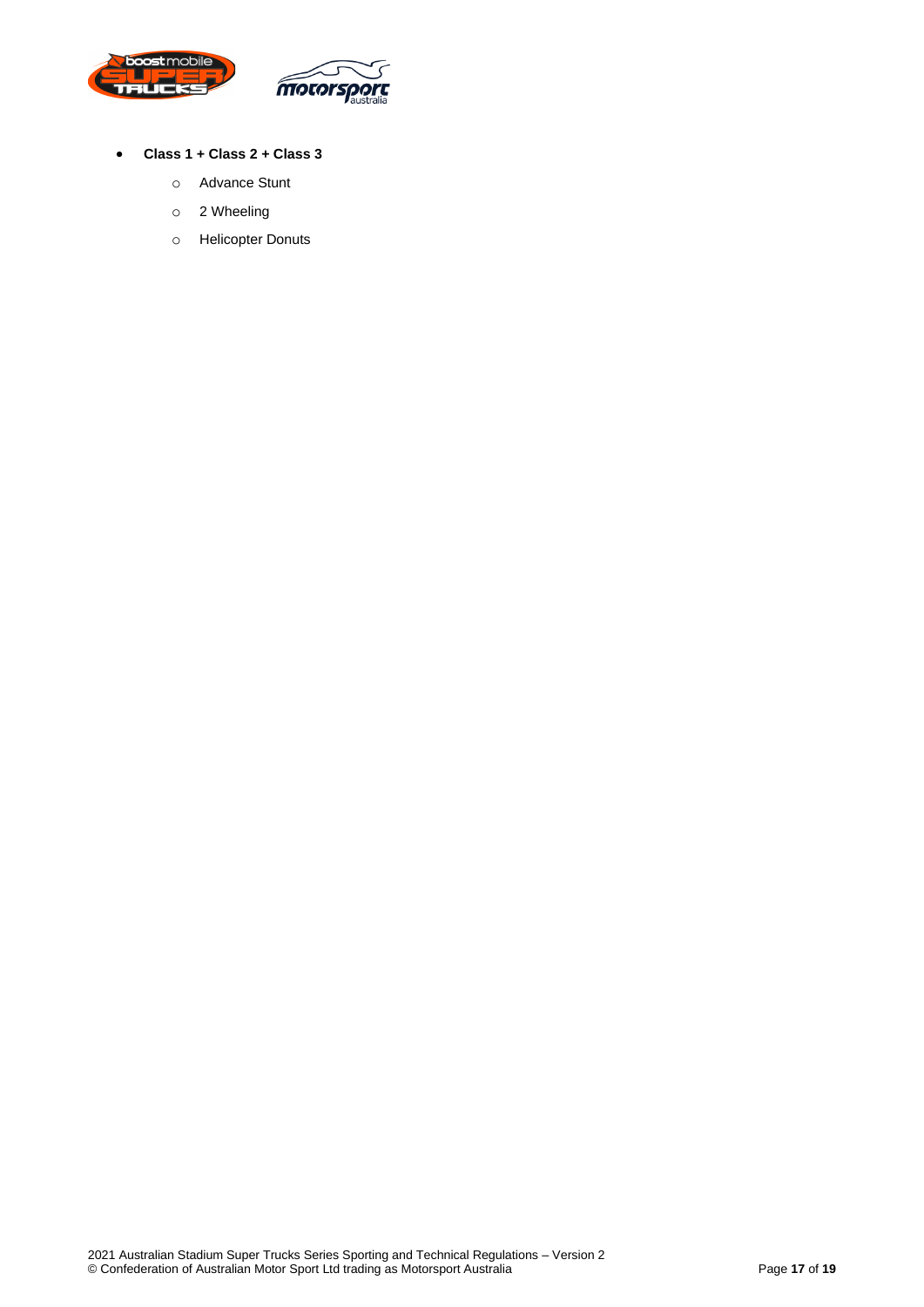<span id="page-17-0"></span>



#### **DEFINITIONS**

*Bulletin***:** An official document issued by the Stewards during an *Event*, which for the avoidance of doubt shall include Drivers Briefing Notes or any written instructions issued to *Competitors* that are signed or countersigned by the Stewards.

*Car***:** An *Automobile* conforming to the eligibility requirements in these *Rules* and entered in a *Competition*.

*Compete***:** To attend and participate in the *Event*.

*CM***:** The Category Manager for the *Series* appointed by *Motorsport Australia*.

*Control Line***:** A line at the crossing of which a *Car* is timed.

*CRSR***:** The Circuit Racing Standing Regulations published by *Motorsport Australia*

*Entry Form***:** A contract between a *Competitor* and the *Organiser* which compels the *Competitor* to take part in the *Event* in which the *Competitor* has accepted to *Compete* except in the case of duly established *Force Majeure*.

*HM***:** The Head Mechanic as appointed by the *CM*.

*Judge of Fact:* Any *Official* who performs one or more of the following duties:

- a) **Finish Judge:** to determine the order in which *Cars* cross the *Finish Line*;
- b) **Noise Judge:** to determine whether a *Car* exceeds the noise level for the *Event*;
- c) **Pit Lane Speed Judge:** to determine whether a *Car* exceeds the *Pit Lane* speed limit;
- d) **Start Judge:** to immediately report to the Clerk of the Course or Race Director any breach of the *Start* procedures which may have occurred;
- e) **Other Judge of Fact** may be appointed in which case the facts to be judged will be included in the *Supplementary Regulations* or *Bulletin*.
- f) Any decision of a *Judge of Fact* is final but such decision will not in itself constitute the official classification for a *Competition* because it has taken no account of the conditions under which the *Cars* have finished the course.
- g) If any *Judge of Fact* considers that they have made a mistake they may correct it, subject to the correction being accepted by the Stewards.
- h) Protests against decisions made by a *Judge of Fact* in the exercise of their duties will not be admitted.

*Official***:** Any Official appointed by the *Organiser*.

*Penalty***:** Any of the sanctions contained in the *Rules* which may be applied on *Competitor* or *Driver*.

*Pit Bay***:** That area in the *Pit Lane* that is allocated by the *Organiser* to a *Team* where pit stops during *Sessions* may be carried out. The *Pit Bays* are a part of the *Pit Lane* 'working lane'.

*Pit Garage***:** The structure that is allocated by the *Organiser* to a *Team* that is usually adjacent to the *Pit Lane* and where that *Team* may work and where each *Car* will be housed when not on the *Track* or temporarily stationary in the *Pit Bay*. The "front" of the *Pit Garage* will be the side of the *Pit Garage* that fronts on to the *Pit Lane*.

*Pit Lane*: All of the road in which the 40 km/h speed limit applies as indicated by the speed restriction sign at its beginning and the speed de-restriction sign at its end. The *Pit Lane* includes the pit signalling area, the lane closest to the pit signalling wall called the 'fast lane' and the lane closest to the *Pit Garages* called the 'working lane' which includes all the *Pit Bays*.